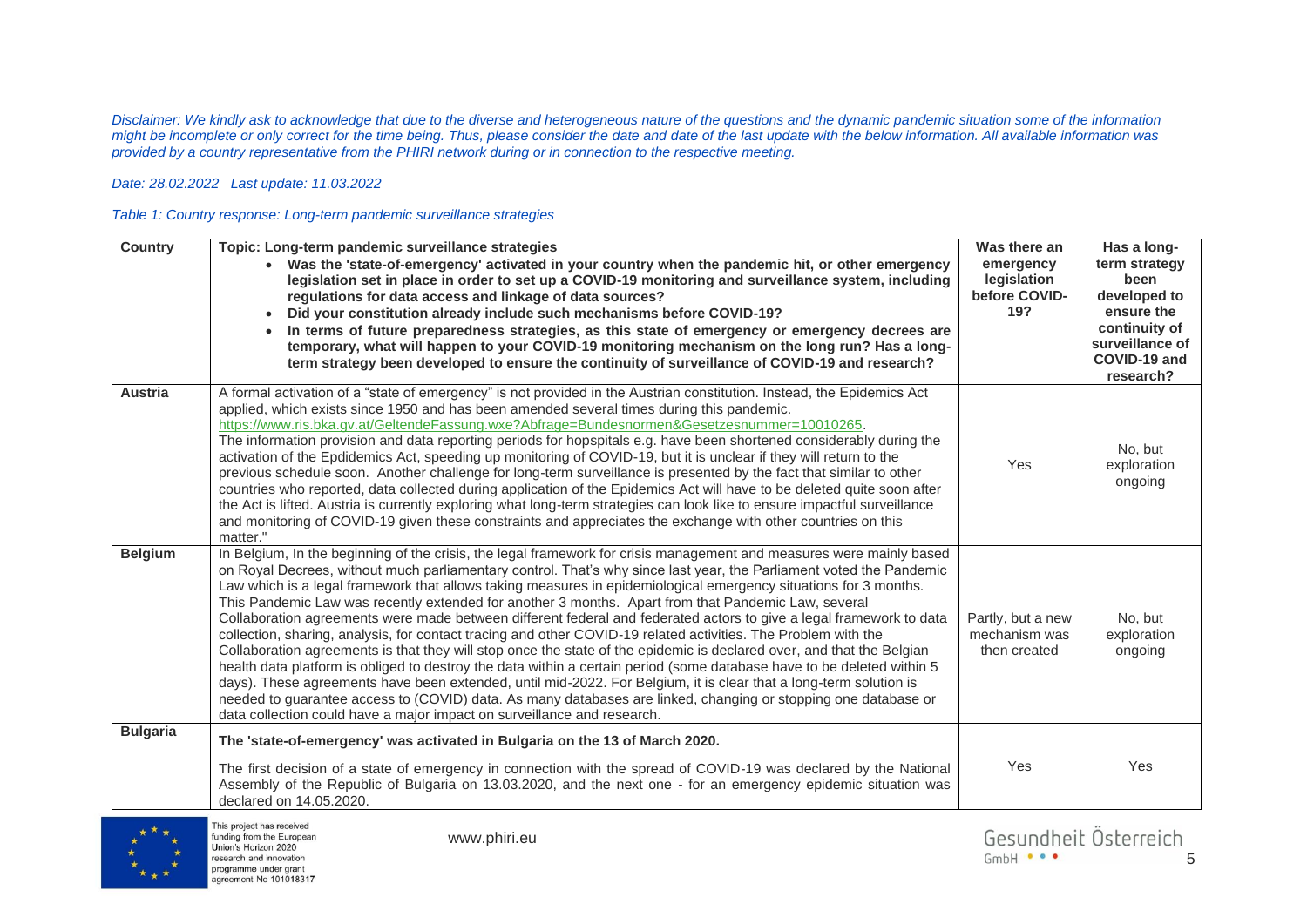|                          | According to the Article 84 (12) of the Bulgarian Constitution the National Assembly of Republic of Bulgaria has the right<br>declare to the state of military or other emergency on the proposal of President or Council of Ministers.                                                                                                                                                                                                                                                                                                                                                                                                                                                                                                                                                                                                                                                    |     |     |
|--------------------------|--------------------------------------------------------------------------------------------------------------------------------------------------------------------------------------------------------------------------------------------------------------------------------------------------------------------------------------------------------------------------------------------------------------------------------------------------------------------------------------------------------------------------------------------------------------------------------------------------------------------------------------------------------------------------------------------------------------------------------------------------------------------------------------------------------------------------------------------------------------------------------------------|-----|-----|
|                          | A new LAW "on measures and actions during the state of emergency declared by decision of The National Assembly of<br>March 13, 2020, and for overcoming the consequences" was published at No. 44/2020 of State Newspaper, effective<br>14.05.2020, last amendment 18.02.2022.                                                                                                                                                                                                                                                                                                                                                                                                                                                                                                                                                                                                             |     |     |
|                          | From the very beginning of the COVID - 19 pandemic the implementation of ANTI COVID-19 measures in Bulgaria are<br>introduced by orders of the Bulgarian Minister of Health, amended and supplemented from March 2020 till now.<br>Depending on the development of the epidemic situation, anti-epidemic measures were gradually introduced in<br>accordance with the recommendations of the WHO and European structures.                                                                                                                                                                                                                                                                                                                                                                                                                                                                  |     |     |
|                          | Information on anti-epidemic measures is provided on the websites of the Ministry of Health, National Center for<br>Infectious and Parasitic Diseases and the National Center for Public Health and Analysis (NCPHA) and later on the<br>COVID-19 Unified Information Portal. Information on anti-epidemic measures is also published on the websites of<br>Regional Health Inspectorates, occupational health services, non-governmental organizations and others.                                                                                                                                                                                                                                                                                                                                                                                                                        |     |     |
|                          | The construction of Unified Information Portal for COVID-19, which collects current information on the state of the<br>epidemic process and provides valuable guidance for political decision-making about the pandemic in Bulgaria on daily<br>basis was accelerated by the pandemic https://coronavirus.bg.                                                                                                                                                                                                                                                                                                                                                                                                                                                                                                                                                                              |     |     |
|                          | The National Health Information System (HIS) was developed under the Grant Agreement (GFPA) Nº BG05SFOP001-<br>1.002-0007 of 21.03.2017, under the project "Completion of the National Health Information System (NHIS) - stage 1<br>and stage 2" with the beneficiary - the Ministry of Health. The project is implemented with the financial support of the<br>Operational Program "Good Governance" with the support of the European Structural Funds. During the pandemic, the<br>long-awaited electronic prescription was introduced as part of the National Health Information System (HIS). The need<br>for such a system with an electronic patient file with all the attributes required by the NHIF became very urgent during<br>the pandemic, especially with regard to the epidemiological studies of the infected patients and the limited ability to track<br>the survivors. |     |     |
|                          | The HIS was further developed as a national platform for COVOD -19 vaccination and green certificates<br>https://www.his.bg/bg/reservation.                                                                                                                                                                                                                                                                                                                                                                                                                                                                                                                                                                                                                                                                                                                                                |     |     |
|                          | Has a long-term strategy been developed to ensure the continuity of surveillance of COVID-19 and research?                                                                                                                                                                                                                                                                                                                                                                                                                                                                                                                                                                                                                                                                                                                                                                                 |     |     |
|                          | National Operational Plan for Tackling the COVID-19 Pandemic was adapted by the Council of Ministers on 14 of<br>January 2022.                                                                                                                                                                                                                                                                                                                                                                                                                                                                                                                                                                                                                                                                                                                                                             |     |     |
| <b>Czech</b><br>Republic | State of emergency was activated 12.3.-17.5.2020 and 5.10.2020-11.4.2021 and 26.11.-25.12.2021, but was not<br>strictly needed for monitoring purposes. Is not in place anymore currently. Monitoring systems already existed before<br>the pandemic. New modules were added during the pandemic to collect new types of information. New pandemic<br>legislation was recently adopted, but it contains no data collection legislation, as existing legislation is sufficient to<br>cover needs of COVID-19 surveillance. However, the new legislation sets new standards on what kind of information<br>should be provided to the public, and what kind of data needs to be shared with the public at regular intervals during a<br>state of emergency.                                                                                                                                   | Yes | N/A |

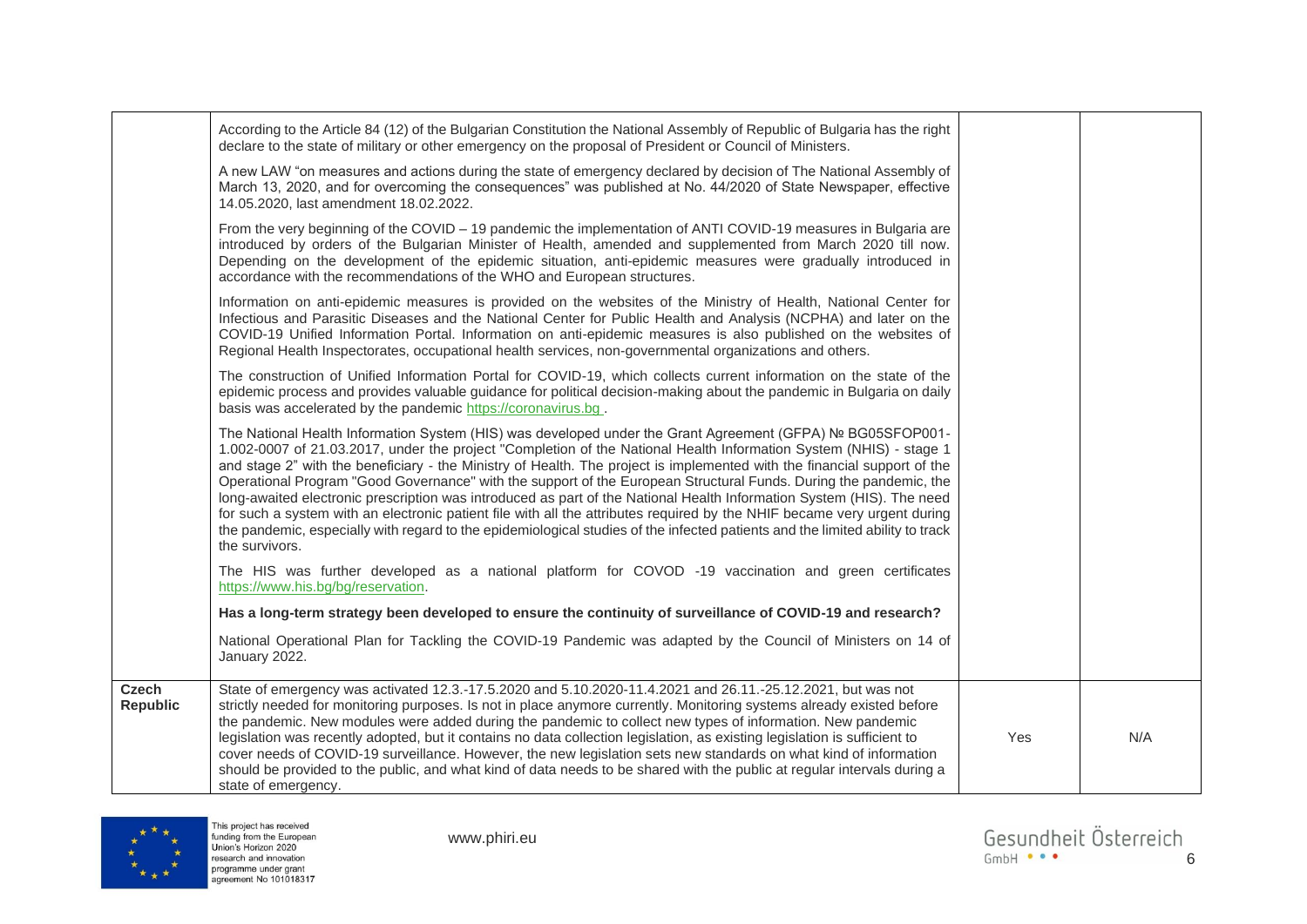| In the German Infection Protection Act (IfSG), there has always been the "§ 15 Adaptation of the reporting obligation<br>Germany<br>to the epidemic situation", so that regulations for the adaptation of surveillance could be implemented here very<br>quickly (see also: Adaptations in the reporting system: https://link.springer.com/article/10.1007/s00103-021-03298-w,<br>Adaptation of further surveillance systems: https://link.springer.com/article/10.1007/s00103-021-03303-2).<br>For the implementation of nationwide measures, additional adaptations were necessary and new legal frameworks<br>were created, including ""§ 5 IfSG Epidemic situation of national concern"" (public health emergency of national<br>concern).<br>Pandemic plan and strategy papers:<br>https://www.rki.de/DE/Content/InfAZ/N/Neuartiges_Coronavirus/ZS/Pandemieplan_Strategien.html<br>Currently, adjustments to the strategy are also being discussed for COVID-19, but have not yet been published.                                                                                                                                                                                                                                                                                                                                                                                                                                                                                                                                                                                                                                                                                                                                                                                                                                                                                                                                                                                                                                                                                                                                                                                                                                                                                                                                                                                                                                                                                                                                                                                                                                                                                                                                                                                                                                                                                                                                                                                                                                                                                                                                                                                                                                                                                                                                                                                                                                                                                                   | Yes | No, but<br>exploration<br>ongoing |
|----------------------------------------------------------------------------------------------------------------------------------------------------------------------------------------------------------------------------------------------------------------------------------------------------------------------------------------------------------------------------------------------------------------------------------------------------------------------------------------------------------------------------------------------------------------------------------------------------------------------------------------------------------------------------------------------------------------------------------------------------------------------------------------------------------------------------------------------------------------------------------------------------------------------------------------------------------------------------------------------------------------------------------------------------------------------------------------------------------------------------------------------------------------------------------------------------------------------------------------------------------------------------------------------------------------------------------------------------------------------------------------------------------------------------------------------------------------------------------------------------------------------------------------------------------------------------------------------------------------------------------------------------------------------------------------------------------------------------------------------------------------------------------------------------------------------------------------------------------------------------------------------------------------------------------------------------------------------------------------------------------------------------------------------------------------------------------------------------------------------------------------------------------------------------------------------------------------------------------------------------------------------------------------------------------------------------------------------------------------------------------------------------------------------------------------------------------------------------------------------------------------------------------------------------------------------------------------------------------------------------------------------------------------------------------------------------------------------------------------------------------------------------------------------------------------------------------------------------------------------------------------------------------------------------------------------------------------------------------------------------------------------------------------------------------------------------------------------------------------------------------------------------------------------------------------------------------------------------------------------------------------------------------------------------------------------------------------------------------------------------------------------------------------------------------------------------------------------------------------------------------|-----|-----------------------------------|
| The 'state-of-emergency' was activated in Italy on the 31st of January 2020. On 14th of December, the government<br><b>Italy</b><br>decided to stop it on the next 31st of March 2022. The state of emergency in Italy is governed by the law n. 225. The<br>Article 5 states that the state of emergency can be resolved by the Council of Ministers, on the proposal of the Prime<br>Minister, upon the occurrence of ""natural disasters, catastrophes or other events which, due to their intensity and<br>extent, must be dealt with extraordinary means and powers "".<br>During a state of emergency, the Prime Minister may issue ordinances in derogation from any current provision, aimed<br>at avoiding dangerous situations or greater damage to persons or property. Thanks to the state of emergency, it was<br>therefore possible to issue all those measures that limited personal freedom during the period of the pandemic, for the<br>containment of infections. The state of emergency also allowed the establishment of the Technical Scientific<br>Committee (CTS) and the commissioner structure of the Civil Protection.<br>Thanks to the 'state-of-emergency', that consented to provide 'exceptional', but temporary, norms and decrees, an<br>integrated surveillance system on COVID-19 pandemic was settled up and coordinated by the Italian National Institute<br>of Health (Istituto Superiore di Sanità-ISS) to collect individual health information and data on hospitalization, deaths,<br>treatments, vaccination, etc. including individual personal identification information. Data access and data linkage are<br>regulated and limited to the COVID-19 surveillance system of ISS for monitoring infection and deaths, and to Ministry<br>of health and Civil Protection for green pass management and vaccination. One of the main objectives of the COVID-<br>19 surveillance system is to monitor the pandemic and provide updated and evidence based information to the<br>national Scientific and Technical Committee (CTS); the CTS provides scientific information to the political government<br>that takes all the political decisions to face the pandemic and protect the health of population. Regions, Local health<br>Units, and hospitals were involved to provide data to feed the COVID-19 integrated surveillance system. All the<br>personal information were protected and used under very limited and restricted conditions and rules related to COVID-<br>19 pandemic for health and research purposes, green pass management, and vaccination monitoring. Also Civil<br>Protection was involved and allowed to collect data and implement activities to monitor and organise hospitals, long<br>term care facilities, and vaccination hubs overall the country in order to translate political decisions in specific actions<br>on the territory.<br>In theory, the Technical Scientific Committee (CTS), the commissioner structure of the Civil Protection, and the<br>integrated surveillance system on COVID-19 pandemic of the Istituto Superiore di Sanità-ISS, that were settled up<br>thanks to the 'state-of-emergency', should be closed when the 'state-of-emergency' will be closed on the 31st of March<br>2022. At the moment, no decisions were taken on the maintenance of these organisms and systems dedicated to<br>COVID-19 after the closing of the 'state of emergency'; such issues are still under discussion. | Yes | No, but<br>exploration<br>ongoing |
| The decision of a state of national emergency situation in connection with the spread of COVID-19 was declared by the<br>Lithuania<br>Government of the Republic of Lithuania of 26 February 2020,                                                                                                                                                                                                                                                                                                                                                                                                                                                                                                                                                                                                                                                                                                                                                                                                                                                                                                                                                                                                                                                                                                                                                                                                                                                                                                                                                                                                                                                                                                                                                                                                                                                                                                                                                                                                                                                                                                                                                                                                                                                                                                                                                                                                                                                                                                                                                                                                                                                                                                                                                                                                                                                                                                                                                                                                                                                                                                                                                                                                                                                                                                                                                                                                                                                                                                       | Yes | N/A                               |



www.phiri.eu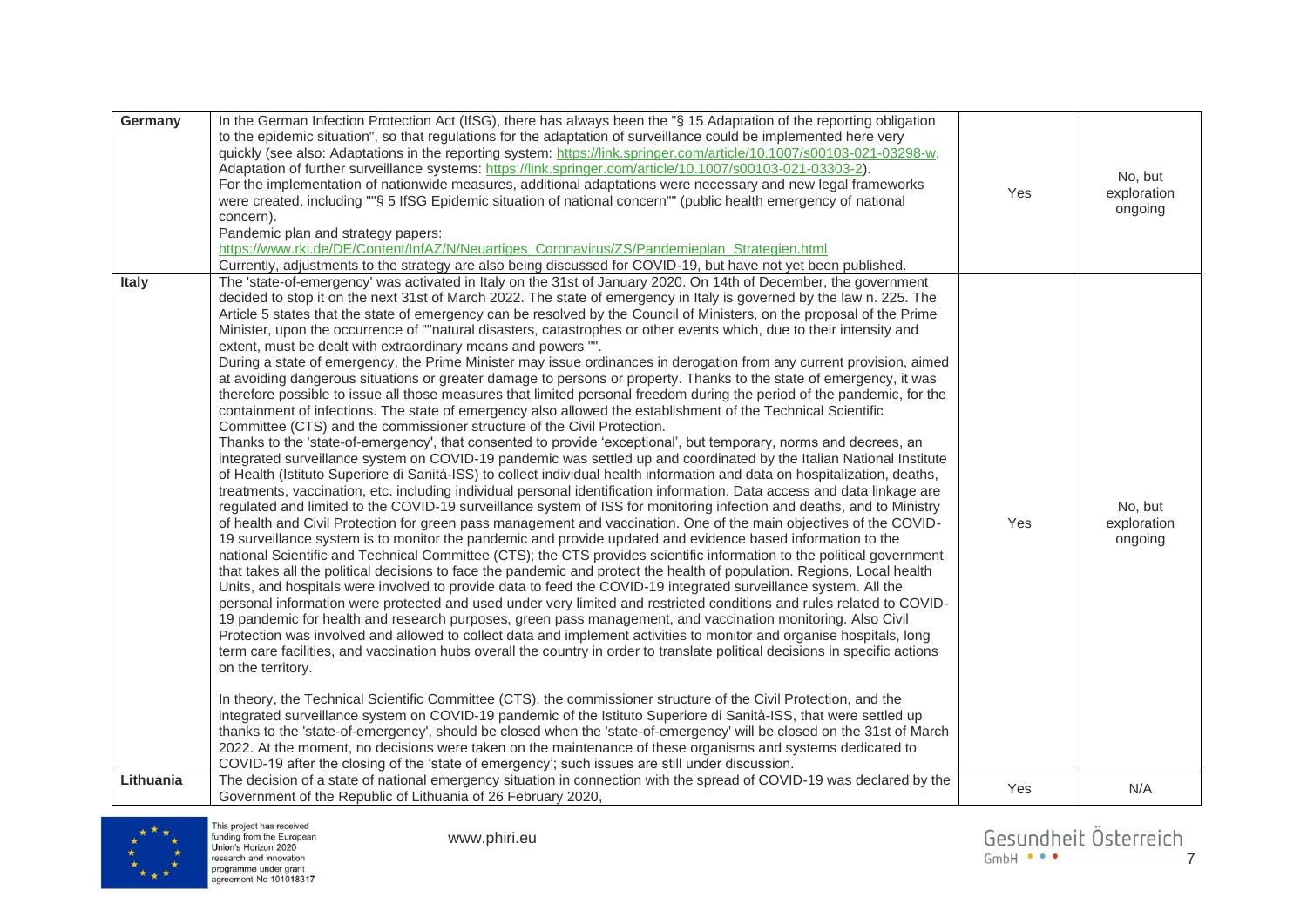| <b>Malta</b>       | In pursuance of Article 6(1)(e), Articles 25 and 27 of Regulation (EU) 2016/399 of the European Parliament and of the<br>Council of 9 March 2016 on a Union Code on the rules governing the movement of persons across borders (Schengen<br>Borders Code); Article 8 and Article 9(11) and (19), Article 21(2)(1) and Article 26(1)(2) of the Law on Civil Protection;<br>Article 10 of the Law of the Republic of Lithuania on the State Border and the Guard Thereof; Article 3(1)(1) of the Law<br>of the Republic of Lithuania on a One-time Payment for Those Vaccinated Against COVID-19 Disease (Coronavirus<br>Infection); Article 18(7) of the Law of the Republic of Lithuania on the Prevention and Control of Communicable Diseases<br>in Humans; and having regard to the proposal from the meeting of the Emergency Commission of the Government of<br>the Republic of Lithuania; and with a view to protecting the population and the environment against the entry and spread<br>of COVID-19 disease (coronavirus infection), as well as preventing a new outbreak of COVID-19 disease (coronavirus<br>infection) in the territory of the country, the Government of the Republic of Lithuania has r e s o I v e d to declare a<br>national emergency due to the threat of the spread of COVID-19 (coronavirus infection) and the secondary (enhanced)<br>level of preparedness of the civil protection system 26 02 2020<br>From the very beginning of the COVID - 19 pandemic the implementation of ANTI COVID-19 measures in Lithuania are<br>introduced by resolutions of Government, orders of the Lithuanian Minister of Health, amended and supplemented from<br>March 2020 till now. Depending on the development of the epidemic situation, anti-epidemic measures were gradually<br>introduced in accordance with the recommendations of the WHO and European structures.<br>Information on anti-epidemic measures is provided on the websites of the Ministry of Health, National Public Health<br>Center and Statistics Lithuania, and later on the COVID-19 Unified Information Portal Corona Stop. Information on anti-<br>epidemic measures is also published on the websites of national institutions, non-governmental organizations and<br>others.<br>The construction of Unified Information Portal for COVID-19, which collects current information on the state of the<br>epidemic process and provides valuable guidance for political decision-making about the pandemic in lithuania on daily<br>basis was accelerated by the pandemic https://osp.stat.gov.lt/praejusios-paros-covid-19-statistika.<br>State of emergency was deactivated in June 2020. The tools and mechanism that were used during COVID-19 were<br>not part of the state of emergency legislation. There is specific legislation for secondary use of data in compliance with |     |                                                                           |
|--------------------|--------------------------------------------------------------------------------------------------------------------------------------------------------------------------------------------------------------------------------------------------------------------------------------------------------------------------------------------------------------------------------------------------------------------------------------------------------------------------------------------------------------------------------------------------------------------------------------------------------------------------------------------------------------------------------------------------------------------------------------------------------------------------------------------------------------------------------------------------------------------------------------------------------------------------------------------------------------------------------------------------------------------------------------------------------------------------------------------------------------------------------------------------------------------------------------------------------------------------------------------------------------------------------------------------------------------------------------------------------------------------------------------------------------------------------------------------------------------------------------------------------------------------------------------------------------------------------------------------------------------------------------------------------------------------------------------------------------------------------------------------------------------------------------------------------------------------------------------------------------------------------------------------------------------------------------------------------------------------------------------------------------------------------------------------------------------------------------------------------------------------------------------------------------------------------------------------------------------------------------------------------------------------------------------------------------------------------------------------------------------------------------------------------------------------------------------------------------------------------------------------------------------------------------------------------------------------------------------------------------------------------------------------------------------------------------------------------------------------------------------------------------------------------------------------------------------------------------------------------------------------------------------|-----|---------------------------------------------------------------------------|
|                    | GDPR in circumstances such as during the pandemic. This existing legislation was sufficient to allow the data flows<br>needed to monitor COVID-19. In terms of overall long-term strategies, Malta is hoping to keep a minimum testing level<br>active in the country even while de-escalating other NPI measures. One potential challenge to long-term surveillance<br>is presented by the fact that a main source of routine surveillance during COVID-19 were hospital admissions with<br>associated tests before admission, but hospital administrations are pushing back against functioning as the main<br>source of routine surveillance due to the administrative burden.                                                                                                                                                                                                                                                                                                                                                                                                                                                                                                                                                                                                                                                                                                                                                                                                                                                                                                                                                                                                                                                                                                                                                                                                                                                                                                                                                                                                                                                                                                                                                                                                                                                                                                                                                                                                                                                                                                                                                                                                                                                                                                                                                                                                          | Yes | No, but<br>exploration<br>ongoing                                         |
| <b>Netherlands</b> | When COVID-19 hit the Netherlands in 2020, no state of emergency was declared. The Dutch government used<br>existing laws to deal with the pandemic situation, and it decided to invoke other acts or additional powers as well. The<br>Public Health Act grants special powers to the Minister of Health, Welfare and Sports and to the chairs of security                                                                                                                                                                                                                                                                                                                                                                                                                                                                                                                                                                                                                                                                                                                                                                                                                                                                                                                                                                                                                                                                                                                                                                                                                                                                                                                                                                                                                                                                                                                                                                                                                                                                                                                                                                                                                                                                                                                                                                                                                                                                                                                                                                                                                                                                                                                                                                                                                                                                                                                                |     | No, but<br>surveillance                                                   |
|                    | regions. The Minister may instruct a security region chair how to deal with fighting the virus. In the Netherlands, the<br>power to declare a state of emergency is based on The Constitution of the Kingdom of the Netherlands and the<br>Coordination Act. As a general rule, the Dutch cabinet issues a royal decree, on the prime minister's initiative. This<br>mechanism was included before the pandemic hit.<br>COVID-19 is a notifiable disease. Doctors or heads of laboratories in the Netherlands are obliged to notify the<br>Municipal Health Service (GGD) in their region of every positive tested person. The government's strategy for dealing<br>with coronavirus is based on keeping society functioning as normally as possible. The Monitoring and surveillance of<br>COVID-19 will remain in place for the time being.                                                                                                                                                                                                                                                                                                                                                                                                                                                                                                                                                                                                                                                                                                                                                                                                                                                                                                                                                                                                                                                                                                                                                                                                                                                                                                                                                                                                                                                                                                                                                                                                                                                                                                                                                                                                                                                                                                                                                                                                                                              | No  | mechanisms are<br>being kept in<br>place for the<br>foreseeable<br>future |

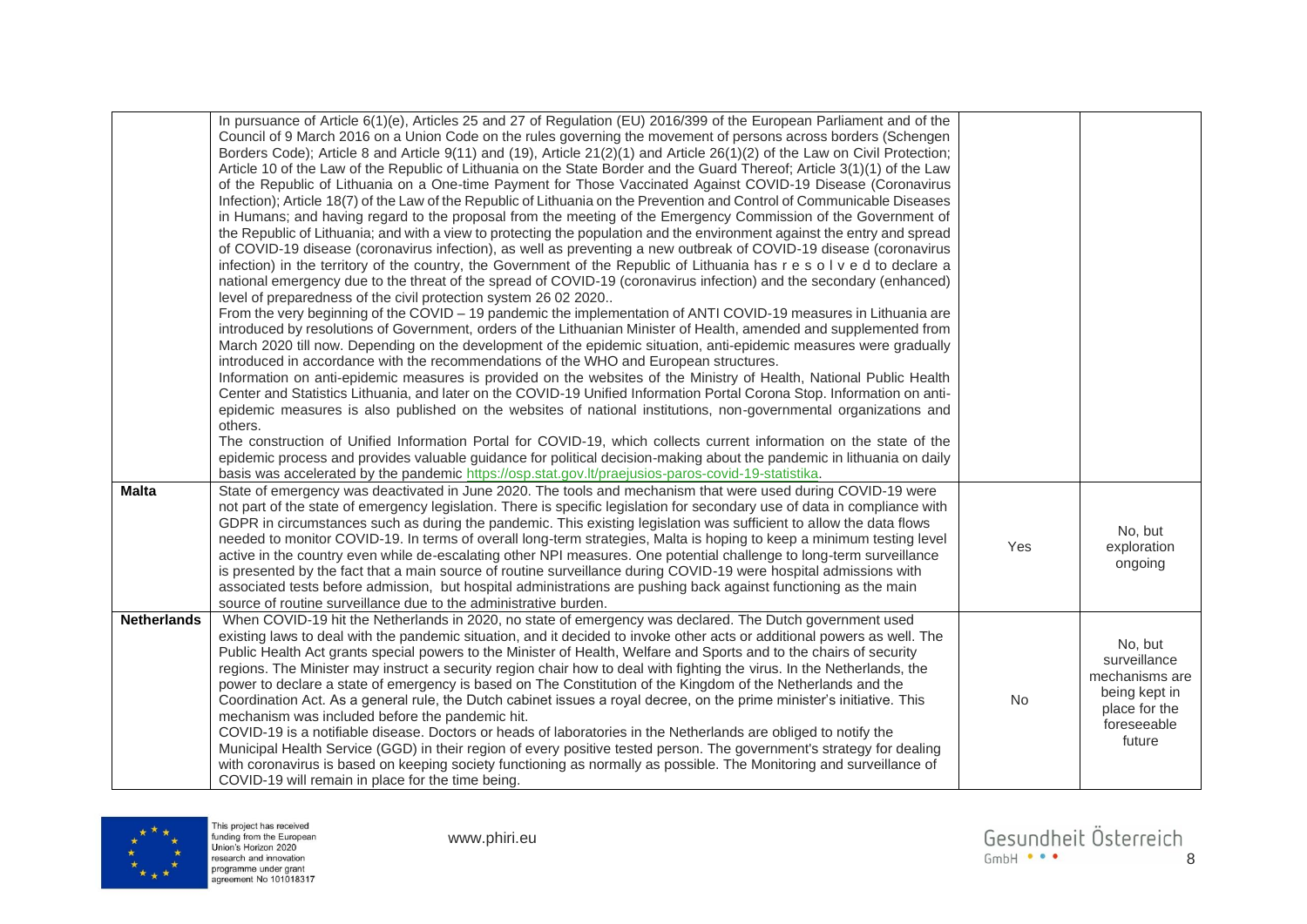| Poland | According to the Polish constitution in situations of special risk, if ordinary constitutional measures are insufficient, an<br>appropriate state of emergency may be introduced: martial law, state of emergency or a state of natural disaster.<br>After the outbreak of a pandemic in Poland, the state of epidemic threat was declared, followed by the state of the<br>epidemic. The legal basis for combating the epidemic was the Act of March 2, 2020 on special solutions related to the<br>prevention, counteraction and combating of COVID-19, other infectious diseases and crisis situations caused by them.<br>Article 25 of the COVID-19 Act introduced many changes to the Act of 5 December 2008 on preventing and combating<br>human infections and infectious diseases.<br>In reference to the assessment of the epidemic situation, legal solutions were used and introduced to prevent and<br>counteract the spread of the virus and combat the disease caused by it. The most important legal acts:<br>1. The Act of 5 December 2008 on preventing and combating infections and infectious diseases in humans (Journal of<br>Laws of 2021, items 2069, 2120)<br>2. The Act of March 2, 2020 on special solutions related to the prevention, counteracting and combating COVID-19,<br>other infectious diseases and crisis situations caused by them (Journal of Laws of 2021, item 2095, as amended)<br>3. Act of 19 June 2020 on the solidarity allowance granted to counteract the negative effects of COVID-19 (Journal of<br>Laws of 2020, item 1068, of 2021, item 1162)<br>4. Act of 19 June 2020 on interest subsidies for bank loans granted to entrepreneurs affected by COVID-19 and on<br>simplified proceedings for approval of an arrangement in connection with the occurrence of COVID-19 (Journal of<br>Laws of 2021, item 1072, 1080, 1535)<br>5. The Act of 15 July 2020 on the Polish Tourist Voucher (Journal of Laws of 2021, items 839, 2368)<br>6. The Act of August 14, 2020 amending certain acts to ensure the functioning of health protection in connection with<br>the COVID-19 epidemic and after its cessation (Journal of Laws of 2020, item 1493)<br>7. The Act of October 7, 2020 amending certain acts to counteract the socio-economic effects of COVID-19 (Journal of<br>Laws of 2020, item 1747)<br>An ICT system has been created (the so-called EWP system), which includes the address and contact information of<br>persons returning to the country from abroad, subject to mandatory quarantine. This system is also used to process<br>the data of other people subject to mandatory quarantine in connection with the epidemic caused by SARS-CoV-2<br>virus infections, as well as people who are isolated at home, people for whom a decision was made to perform a<br>diagnostic test for SARS -CoV-2, and people infected with the virus. In legal terms, the EWP system is the so-called IT<br>system made available by the unit subordinate to the minister competent for health matters competent in the field of<br>health care information systems2 - i.e. by the e-Health Center3, and its functionality and the scope of data collected<br>therein are regulated in § 2 of the Regulation of the Council of Ministers of 9 October 2020 on establishing certain<br>restrictions, orders and bans in connection with the epidemic (Journal of Laws of 2020, item 1758) 4.<br>According to the Regulation of the Minister of Health of April 7, 2020 the National Register of Patients with COVID-19<br>was created which has the status of a medical register.<br>The entities obliged to report patients in the register are:<br>• health care entities providing medical activities such as hospital services, including health care in an isolation room,<br>• medical diagnostic laboratories for the diagnosis of SARS-CoV-2 virus infection<br>It was provided by a regulation of the Minister of Health to extend the operation of the register until December 31, | Yes | No, but<br>surveillance<br>mechanisms are<br>being kept in<br>place until at<br>least end of<br>2022 |
|--------|---------------------------------------------------------------------------------------------------------------------------------------------------------------------------------------------------------------------------------------------------------------------------------------------------------------------------------------------------------------------------------------------------------------------------------------------------------------------------------------------------------------------------------------------------------------------------------------------------------------------------------------------------------------------------------------------------------------------------------------------------------------------------------------------------------------------------------------------------------------------------------------------------------------------------------------------------------------------------------------------------------------------------------------------------------------------------------------------------------------------------------------------------------------------------------------------------------------------------------------------------------------------------------------------------------------------------------------------------------------------------------------------------------------------------------------------------------------------------------------------------------------------------------------------------------------------------------------------------------------------------------------------------------------------------------------------------------------------------------------------------------------------------------------------------------------------------------------------------------------------------------------------------------------------------------------------------------------------------------------------------------------------------------------------------------------------------------------------------------------------------------------------------------------------------------------------------------------------------------------------------------------------------------------------------------------------------------------------------------------------------------------------------------------------------------------------------------------------------------------------------------------------------------------------------------------------------------------------------------------------------------------------------------------------------------------------------------------------------------------------------------------------------------------------------------------------------------------------------------------------------------------------------------------------------------------------------------------------------------------------------------------------------------------------------------------------------------------------------------------------------------------------------------------------------------------------------------------------------------------------------------------------------------------------------------------------------------------------------------------------------------------------------------------------------------------------------------------------------------------------------------------------------------------------------------------------------------------------------------------------------------------------------------------------------------------------------------------------------------------------------------------------------------------------------------------------------------------------------------------------------------------------------------------------------------------------------------------------------------------------------------------------------------------------------------|-----|------------------------------------------------------------------------------------------------------|
|        | 2022 in view of the still prevailing epidemic. Maintaining the registry will contribute to a better control of potential                                                                                                                                                                                                                                                                                                                                                                                                                                                                                                                                                                                                                                                                                                                                                                                                                                                                                                                                                                                                                                                                                                                                                                                                                                                                                                                                                                                                                                                                                                                                                                                                                                                                                                                                                                                                                                                                                                                                                                                                                                                                                                                                                                                                                                                                                                                                                                                                                                                                                                                                                                                                                                                                                                                                                                                                                                                                                                                                                                                                                                                                                                                                                                                                                                                                                                                                                                                                                                                                                                                                                                                                                                                                                                                                                                                                                                                                                                                                |     |                                                                                                      |

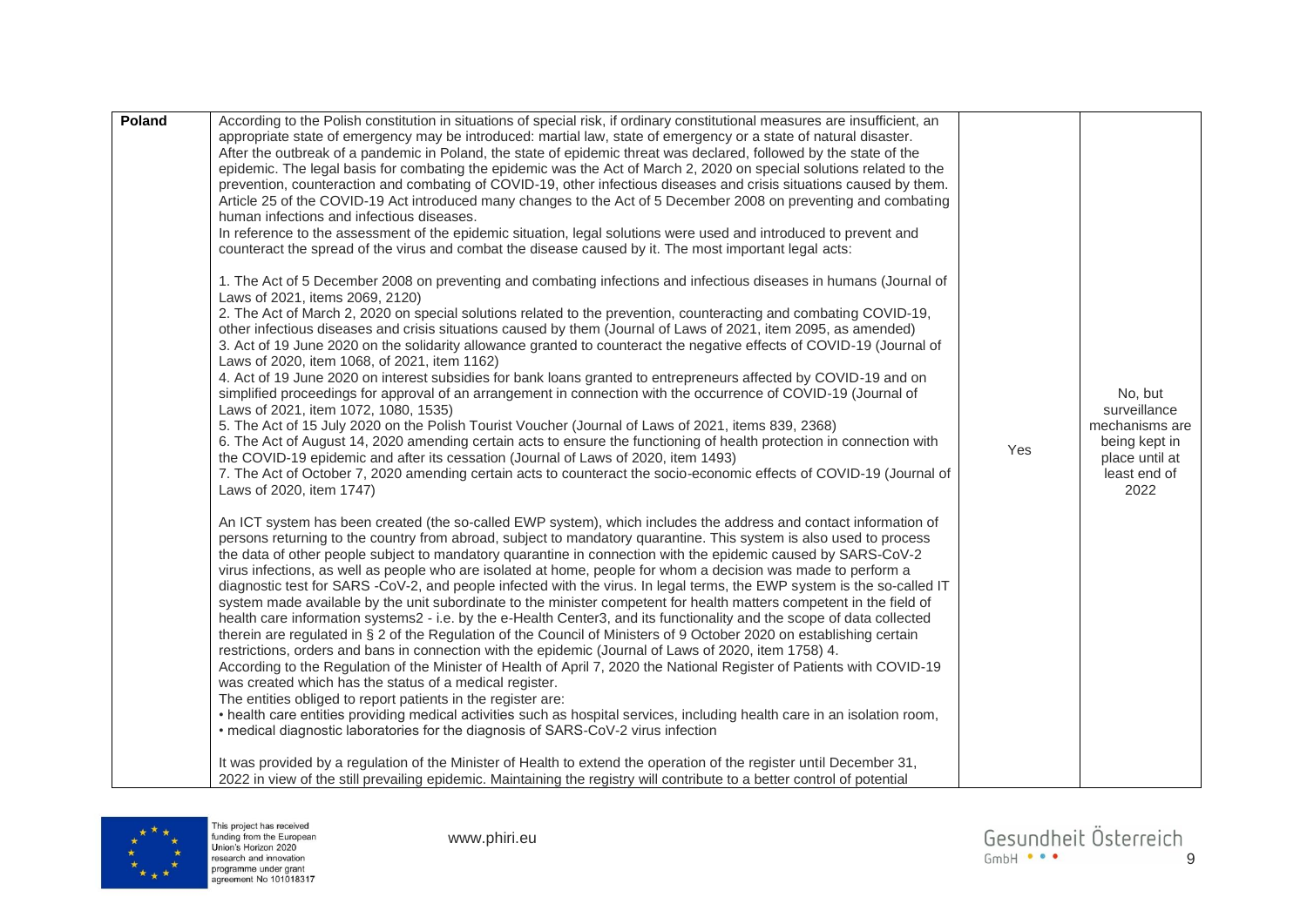| outbreaks of infection and will allow for a long-term follow-up of patients after discharge from the intensive care unit or<br>hospital.                                                                                                                                                                                                                                                                                                                                                                                                                                                                                                        |  |
|-------------------------------------------------------------------------------------------------------------------------------------------------------------------------------------------------------------------------------------------------------------------------------------------------------------------------------------------------------------------------------------------------------------------------------------------------------------------------------------------------------------------------------------------------------------------------------------------------------------------------------------------------|--|
| Government Crisis Management Team<br>In crisis situations, the first decisions are made during the meetings of the Government Crisis Management Team. The<br>work of the team is led by Prime Minister Mateusz Morawiecki. It is also composed of ministers - in this case, inter alia,<br>Minister of Health, Minister of Interior and Administration and Minister of National Defense.                                                                                                                                                                                                                                                        |  |
| Team of the Minister of Health for monitoring and forecasting<br>A specially appointed monitoring and forecasting team operates by the Minister of Health, whose aim is to exchange<br>experiences and compare data from various classes of epidemiological models and approaches to epidemiological<br>forecasting. It is composed of representatives of public institutions (the Ministry of Health, the Chief Sanitary<br>Inspectorate, the National Institute of Public Health, the Central Statistical Institute, the Agency for Health Technology<br>Assessment and Tariff System and the Centre for e-Health) and expert-research teams. |  |
| The main tasks of the team include collecting demand and sharing data with research teams, preparing weekly short-<br>and medium-term forecasts of epidemic development, as well as preparing variant forecasts.<br>The data processed relate to, inter alia, illnesses, deaths, tests performed, etc. They constitute the basis for decision-<br>making by the Government Crisis Management Team. As a result, the government reacts on an ongoing basis, and<br>the introduced rules and restrictions reflect the current epidemiological situation and various scenarios of its                                                              |  |
| development.<br>Advisory teams in ministries<br>Several smaller COVID-19 teams have also been established within individual ministries.<br>Examples of departmental teams:<br>• Team for the implementation of distance education in relation to the prevention, counteraction and combating                                                                                                                                                                                                                                                                                                                                                    |  |
| COVID-19<br>• Advisory Board for Safety in Education<br>• Team for the coordination of activities in the higher education and science system in relation to the risk of COVID-19<br>• Team for monitoring cybersecurity of the energy sector in relation to COVID-19 (Ministry of Climate)<br>• The Crisis Management Team of the Minister of Climate and Environment for the COVID-19 epidemic threat                                                                                                                                                                                                                                          |  |
| • Crisis Management Team at the Ministry of Finance.<br>COVID-19 Council<br>The main tasks of the COVID-19 Council will be to analyze the current health, economic and social situation in the<br>country. The Council will also present proposals for action to combat the pandemic.<br>The main tasks of the COVID-19 Council are:                                                                                                                                                                                                                                                                                                            |  |
| • analyzing and assessing the current health, economic and social situation in the country in the field of counteracting<br>and combating the effects of a pandemic;<br>• preparing and presenting proposals for actions to prevent and combat the effects of the COVID-19 pandemic, with<br>particular emphasis on the area of health protection;<br>. issuing opinions on draft legal acts and other government documents with a significant impact on issues related to                                                                                                                                                                      |  |
| preventing and combating the effects of the COVID-19 pandemic.<br>Remote health monitoring of high level group patients                                                                                                                                                                                                                                                                                                                                                                                                                                                                                                                         |  |

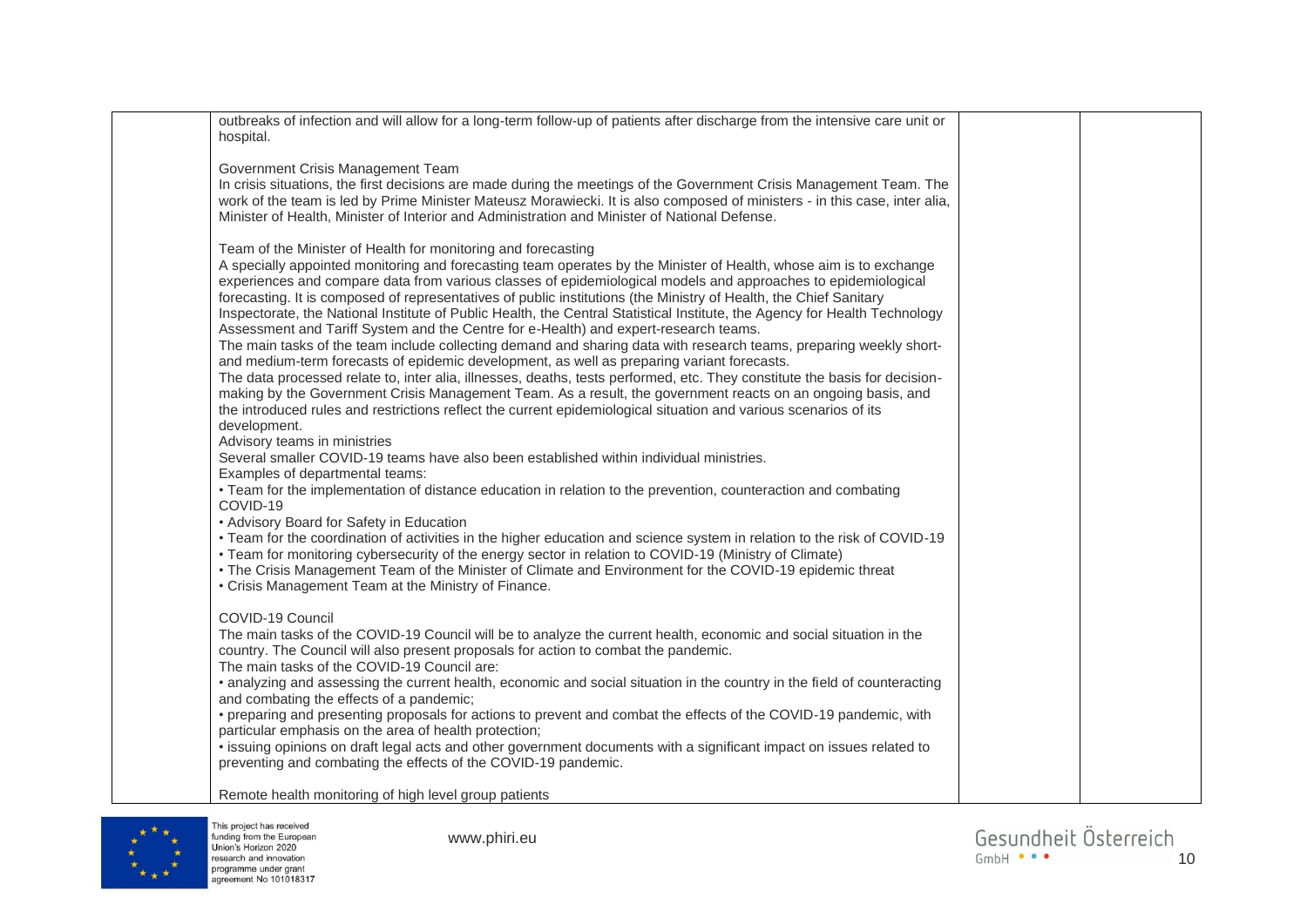|               | Patients with COVID-19 who are at risk can be monitored remotely - including the level of saturation, i.e. arterial blood<br>oxygen saturation, heart rate, temperature and disease symptoms. It is possible, among others thanks to the pulse<br>oximeter and the special PulsoCare app. If the doctor decides to add a patient to the DOM program, the post office will<br>deliver the necessary equipment to the patient's home.<br>The pulse oximeter and application are easy to use, allowing COVID-19 patients to measure themselves. On the other<br>hand, consultants and doctors monitor the results of patient measurements on an ongoing basis and, if necessary, call<br>an ambulance. In alarming situations, the patient is referred for a remote consultation (telemedicine).                                                                                                                                                                                                                                                                                                                                                                                                                                                                                                                                                                                                                                                                        |     |                                                                                        |
|---------------|----------------------------------------------------------------------------------------------------------------------------------------------------------------------------------------------------------------------------------------------------------------------------------------------------------------------------------------------------------------------------------------------------------------------------------------------------------------------------------------------------------------------------------------------------------------------------------------------------------------------------------------------------------------------------------------------------------------------------------------------------------------------------------------------------------------------------------------------------------------------------------------------------------------------------------------------------------------------------------------------------------------------------------------------------------------------------------------------------------------------------------------------------------------------------------------------------------------------------------------------------------------------------------------------------------------------------------------------------------------------------------------------------------------------------------------------------------------------|-----|----------------------------------------------------------------------------------------|
| Portugal      | There is a state of emergency legislation, several levels are distinguished, and monitoring mechanisms were also<br>already in place. However, many new changes had to be approved due to impact of COVID-19. A commission to<br>collect and provide information to decision-makers was set up and is working on questions of future preparedness as<br>well as publish reflections on lessons learned. Improving links between primary care providers and the hospital system<br>will be one aspect of this ongoing work.                                                                                                                                                                                                                                                                                                                                                                                                                                                                                                                                                                                                                                                                                                                                                                                                                                                                                                                                           | Yes | No, but<br>exploration<br>ongoing                                                      |
| <b>Serbia</b> | Covid monitoring and surveillance system was established based on:<br>• Precovid set of legislation:<br>1. THE LAW On the protection of the population of infectious diseases<br>(https://www.paragraf.rs/propisi/zakon_o_zastiti_stanovnistva_od_zaraznih_bolesti.html)<br>2. Rule book on reporting infectious diseases and special health issues (from 2018) that stated that there has been<br>obligation for registration: any suspicion of the occurrence of a contagious disease that meets the definition of health<br>hazards of international importance, according to the International Health Regulations and the World Health<br>Organization (hereinafter: WHO): https://www.paragraf.rs/propisi/pravilnik-o-prijavljivanju-zaraznih-bolesti-posebnih-<br>zdravstvenih-pitanja.html<br>• During pandemic regulations:<br>1. Order on declaring an epidemic of contagious disease CVIVI-19: 37 / 2020-8 (required by the Rulebook):<br>http://www.pravno-informacioni-sistem.rs/SIGlasnikPortal/eli/rep/sgrs/ministarstva/naredba/2020/37/1/reg<br>2. Conclusion (Government on the establishment of a single and centralized software solution - Information System<br>COVID-19 (IS COVID-19)): 50 / 2020-9, 57 / 2020-17 (Conclusion (Government on the establishment of a single and<br>centralized software solution - Information System COVID-19 (IS COVID-19)): 50 / 2020-9, 57 / 2020-17)<br>The validity of these legislations is not limited. | Yes | Yes. There is a<br>long term<br>strategy, but<br>depends on the<br>future situation    |
| Slovenia      | . The 'state-of-emergency' was activated in Slovenia on the 13th of March 2020 with declaration of epidemic in relation<br>to the Communicable Diseases Act and Healthcare Databases Act. After the beginning of the pandemic, a set of 10<br>legislation acts was enforced to manage the epidemic.<br>• Some of the changes there were made with the emergency legislation acts, can become permanent, but at the<br>moment, no decisions were taken on the maintenance of these organisms and systems dedicated to COVID-19 after<br>the closing of the 'state of emergency'; such issues are still under discussion.                                                                                                                                                                                                                                                                                                                                                                                                                                                                                                                                                                                                                                                                                                                                                                                                                                              | Yes | No, but<br>exploration<br>ongoing                                                      |
| <b>Spain</b>  | • The state of emergency was declared in Spain in March 2020, but it was not necessary<br>for set up a surveillance system, as it was already in place since 1995 when the National network for epidemiological<br>surveillance was set up<br>(https://www.isciii.es/QueHacemos/Servicios/VigilanciaSaludPublicaRENAVE/Paginas/default.aspx; Royal Decree<br>2210/1995 https://www.boe.es/buscar/doc.php?id=BOE-A-1996-1502)<br>• The surveillance system will continue as from now, maybe with improvements in the process of collecting data (i.e.<br>better automatization of registries) but its existence and objectives will remain the same.                                                                                                                                                                                                                                                                                                                                                                                                                                                                                                                                                                                                                                                                                                                                                                                                                  | Yes | Yes (but will<br>partly still<br>depend on<br>future<br>classification of<br>COVID-19) |